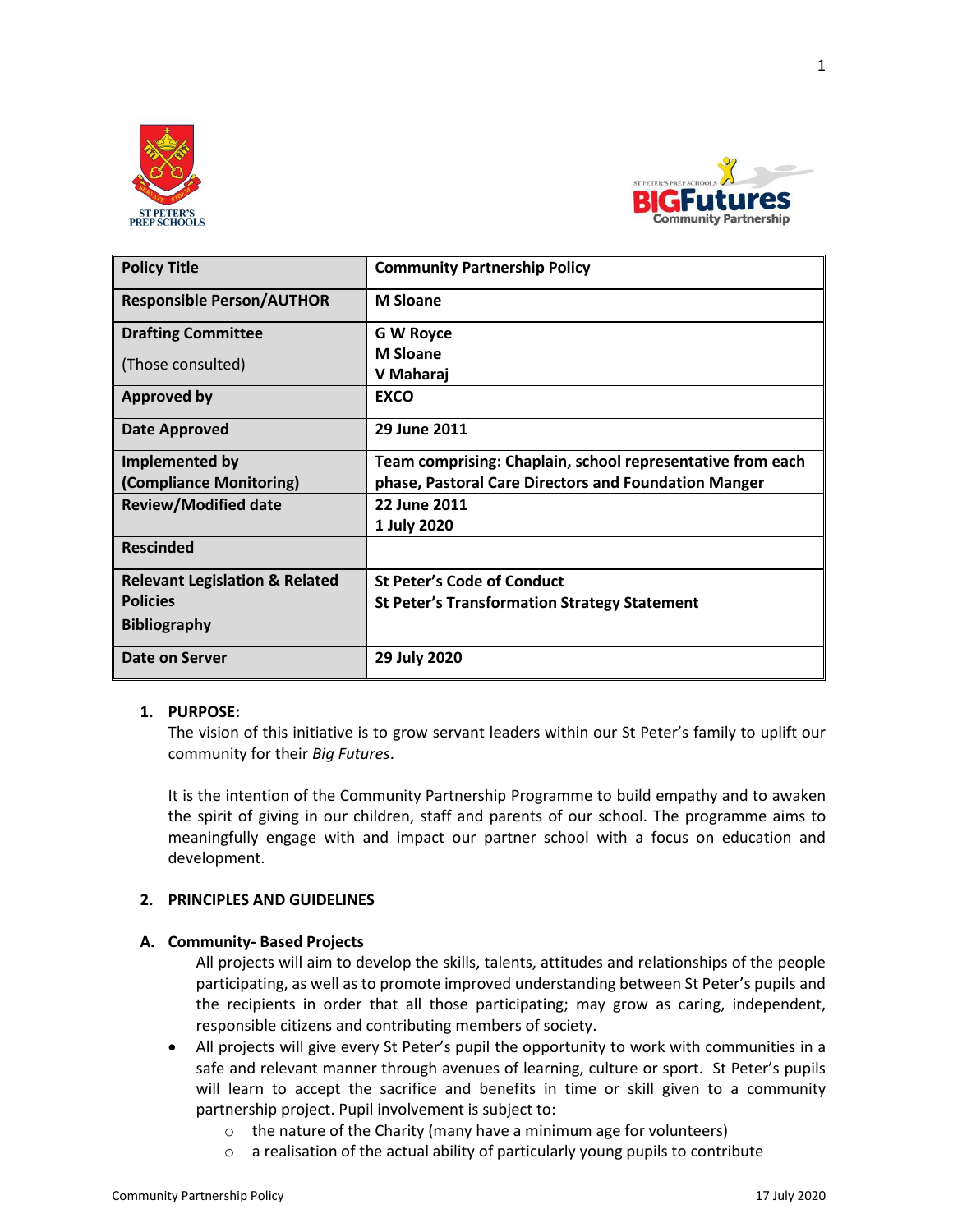- $\circ$  the viability of the involvement of an entire class or grade and the organisation necessary to produce a meaningful contribution.
- St Peter's pupils will be exposed to initiatives that contribute to nation-building and to working for the betterment of others, thus promoting servant leadership.
- The causes to be supported are confined to **children, animals or the aged.**
- The initiatives will be selected within St Peter's areas of expertise, and only through necessary consultation with the intended recipient.
- All initiatives must be age-appropriate for both St Peter's pupils and the recipients of the specific intervention.

# **3. PROCEDURES**

A team comprising of: The school's Chaplain, Pastoral Care Directors, designated school representatives and the Foundation are responsible for driving the initiatives to ensure the intended outcome.

Any appeal for assistance must be coordinated through the St Peter's Foundation in order to prevent overburdening the parent body.

- Any fundraising required for initiatives, must be approved by the Foundation Manager.
- Should children need to be transported to any venues; the school's existing policy for transport will apply.

## **When setting up community-based projects the following steps should be followed:**

- A project must be identified and a feasibility study done to determine the suitability of the Community Partnership Programme.
- The study must be done in consultation with the relevant stakeholders and all principles and guidelines of the Community Partnership Policy should apply.
- Each project will have a manager/coordinator, at each school.
- Once a new project has been selected, the staff member(s)/parent(s) responsible, must establish an implementation plan. The Implementation Plan:
- The implementation plan must be approved by the Head of the relevant School, the Chaplain and in certain instances, the Rector.
- Ongoing monitoring and evaluation of all projects must be carried out and be reported on routinely to ensure the outcome is achieved and to make improvements where necessary to obtain the intended result.
- Reports and evaluation forms are submitted to the Chaplain and the Foundation Manager.

## **4. Conclusion**

The intention of the Community Partnership Policy is to ensure meaningful and mutually beneficial interactions of the St Peter's community with our neighbouring communities.